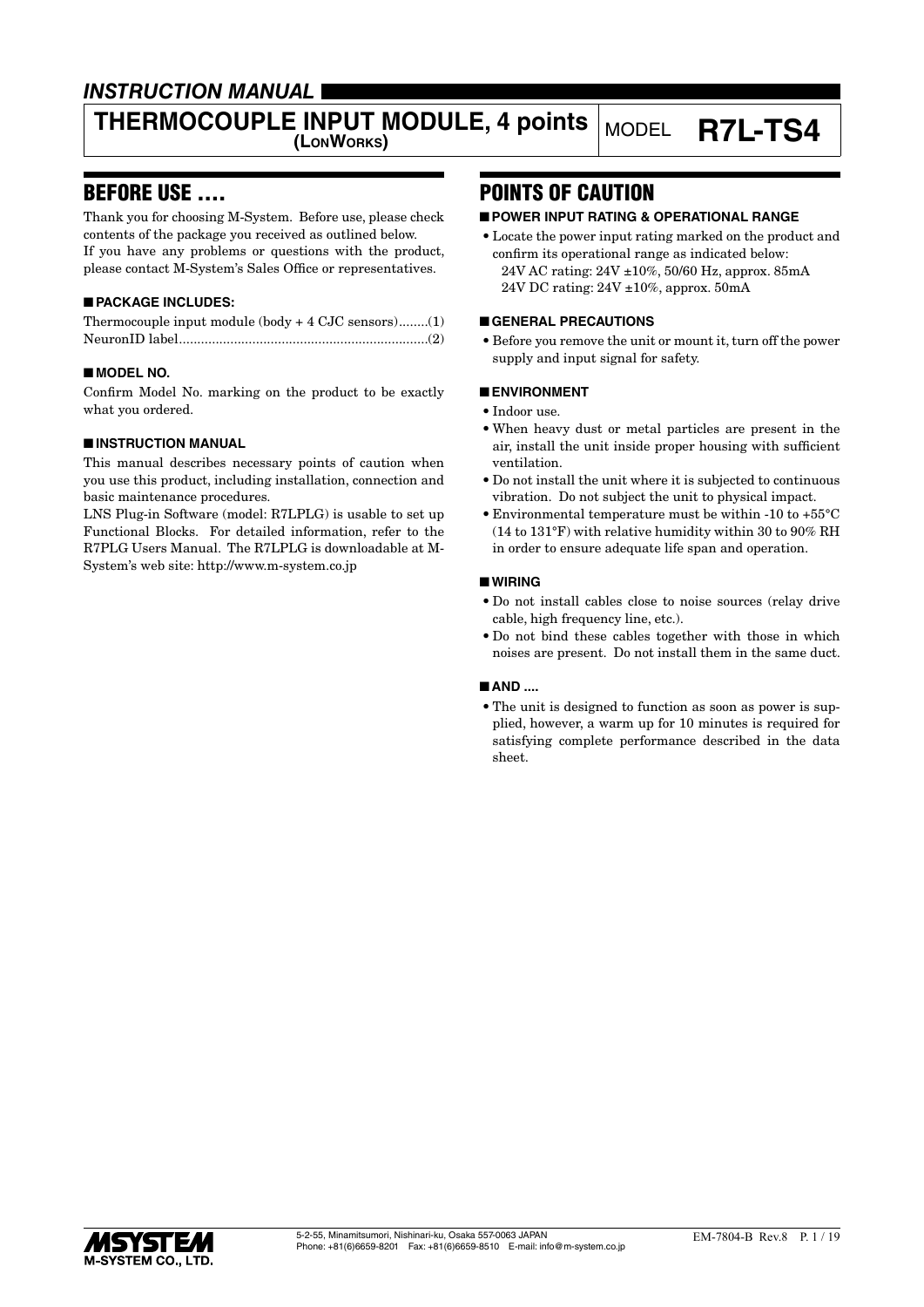### COMPONENT IDENTIFICATION



#### ■ **STATUS INDICATOR LED**

| ID            | COLOR | <b>STATE</b>                           | <b>MEANING</b>                                                         |
|---------------|-------|----------------------------------------|------------------------------------------------------------------------|
| <b>PWR</b>    | Green | OΝ                                     | Internal 5V is normal                                                  |
|               |       | OFF                                    | Internal 5V is abnormal.                                               |
|               |       | ON                                     | Online                                                                 |
| <b>ONLINE</b> | Green | Blink<br>approx.<br>$0.5$ Hz           | Offline<br>Sending/receiving of Net-<br>work<br>Variables has stopped. |
|               |       | Blink                                  |                                                                        |
|               |       | approx.<br>$2$ Hz                      | Receiving Wink Message                                                 |
|               |       | OFF                                    | Abnormal state                                                         |
|               |       | ON                                     | Writing in the non-volatile<br>memory                                  |
| <b>ERR</b>    | Red   | Blink                                  | Abnormal state                                                         |
|               |       | OFF                                    | Normal state                                                           |
| TX/RX         | Green | ON                                     | Sending/receiving Network<br>Variables                                 |
|               |       | OFF                                    | Communication is lost.                                                 |
|               |       | OΝ                                     | No network information                                                 |
| <b>SVCE</b>   | Green | Blink<br>approx.<br>$0.5\ \mathrm{Hz}$ | Offline<br>Sending/receiving of Net-<br>work<br>Variables has stopped. |
|               |       | OFF                                    | Normal state                                                           |

#### ■ **INDICATOR LED**

Used to show network variable status assigned to fbLED. ON : LED ON

OFF : LED OFF

#### ■ **SERVICE SWITCH**

Used to identify the node in LONWORKS network configuration.

#### ■ **RESET SWITCH**

Used to reset the Neuron Chip. Press the switch behind the front cover to reset.

Control functions are halted while completing resetting and restarting. Confirm no danger before conducting resetting.

#### ■ **POWER SUPPLY, LONWORKS TERMINAL ASSIGNMENT**

|  |                     | 5 |   | $6\overline{6}$  |   |    |  |
|--|---------------------|---|---|------------------|---|----|--|
|  | NET1   NET2   U (+) |   |   |                  |   |    |  |
|  |                     |   | 2 |                  | 3 |    |  |
|  | NET1                |   |   | NET <sub>2</sub> |   | FG |  |

| NO. | ID               | <b>FUNCTION, NOTES</b>   |
|-----|------------------|--------------------------|
|     | NET <sub>1</sub> | LONWORKS communication 1 |
| 2   | NET <sub>2</sub> | LONWORKS communication 2 |
| 3   | FG               | FG                       |
| 4   | NET <sub>1</sub> | LONWORKS communication 1 |
| 5   | NET <sub>2</sub> | LONWORKS communication 2 |
| 6   | $U(+)$           | Power input              |
|     | $V(-)$           | Power input              |

Note: LONWORKS wiring must be paired between NET1 terminals and/or NET2 terminals.

#### ■ **INPUT TERMINAL ASSIGNMENT**

|  | 10<br>$+1N0$ |  | 12<br>$-$ INO $+$ IN1 | 13<br>$I - IN1$           |           | 14<br>NC | 15<br>$+$ IN2 | 16 | $-IN2$ +IN3                         |   | 18<br>$-IN3$ |  |
|--|--------------|--|-----------------------|---------------------------|-----------|----------|---------------|----|-------------------------------------|---|--------------|--|
|  |              |  |                       |                           |           |          |               |    |                                     | q |              |  |
|  |              |  |                       | +CJ0   -CJ0   +CJ1   -CJ1 | <b>NC</b> |          |               |    | $ $ +CJ2 $ $ -CJ2 $ $ +CJ3 $ $ -CJ3 |   |              |  |

| NO.            | ID     | <b>FUNCTION</b>  | NO. | ID     | <b>FUNCTION</b> |
|----------------|--------|------------------|-----|--------|-----------------|
| 1              | $+CJ0$ | CJC <sub>0</sub> | 10  | $+IN0$ | $T/C + 0$       |
| $\overline{2}$ | $-CJ0$ | CJC <sub>0</sub> | 11  | $-IN0$ | $T/C = 0$       |
| 3              | $+CJ1$ | $C$ J $C1$       | 12  | $+IN1$ | $T/C + 1$       |
| $\overline{4}$ | $-CJ1$ | CJC1             | 13  | $-IN1$ | $T/C-1$         |
| 5              | NC     | No connection    | 14  | NC     | No connection   |
| 6              | $+CJ2$ | CJC 2            | 15  | $+IN2$ | $T/C + 2$       |
| 7              | $-CJ2$ | CJC 2            | 16  | $-IN2$ | $T/C-2$         |
| 8              | $+CJ3$ | CJC3             | 17  | $+IN3$ | $T/C + 3$       |
| 9              | $-CJ3$ | CJC <sub>3</sub> | 18  | $-IN3$ | $T/C-3$         |
|                |        |                  |     |        |                 |

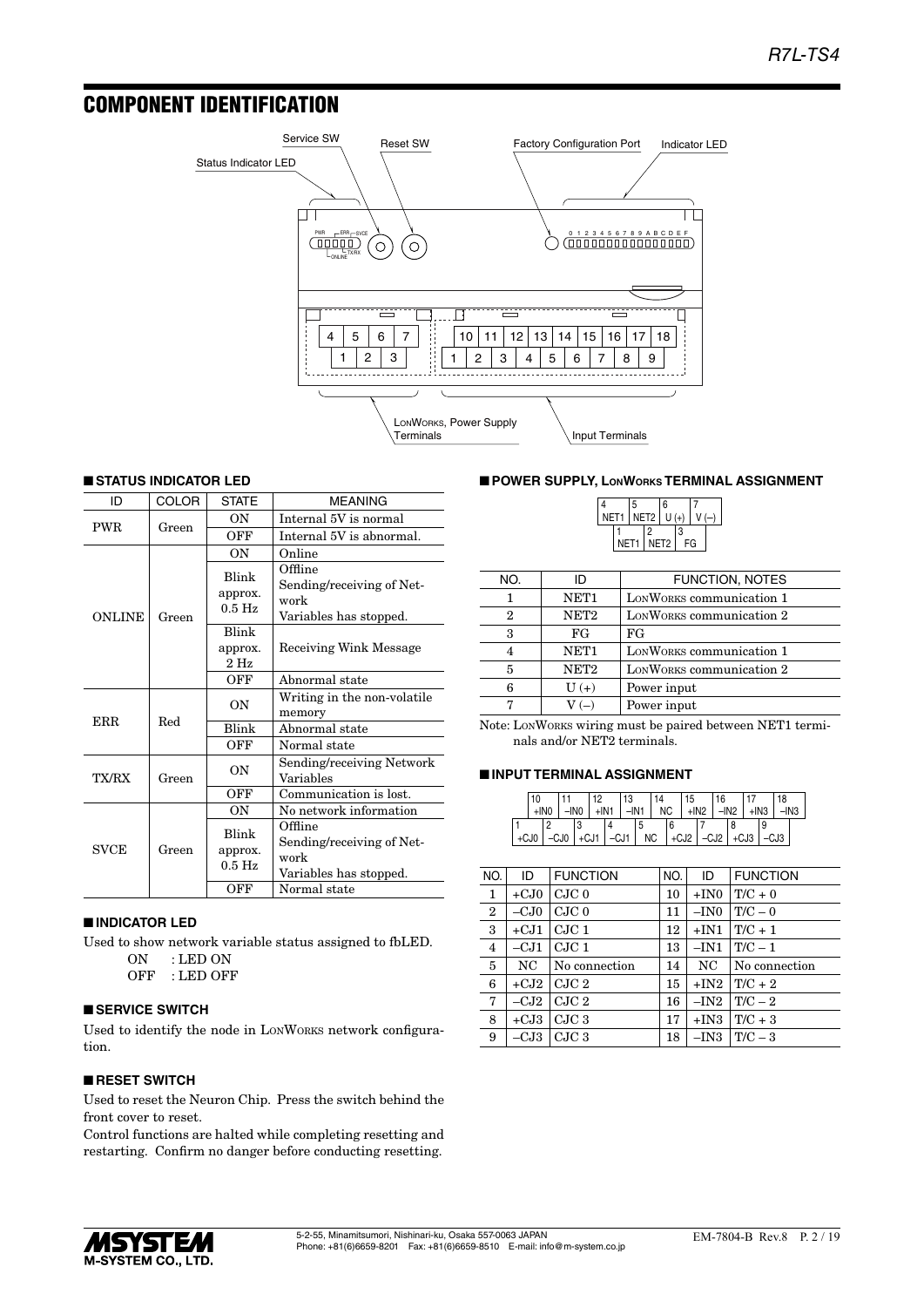### TERMINAL CONNECTIONS

Connect the unit as in the diagram below.

#### ■ **EXTERNAL DIMENSIONS unit: mm (inch)**



#### ■ **CONNECTION DIAGRAM**



#### ■ **Input Connection Example**

| T/C    |        |      |
|--------|--------|------|
|        | $+INn$ |      |
|        |        | -INn |
|        |        |      |
| CJC    |        | +CJn |
| SENSOR |        | CJn  |
|        |        |      |

• Unused Input Channels Close across the unused input terminals as shown below. (Choose K (CA) thermocouple for unused channels.)

|               | Short | +INn<br>INn |
|---------------|-------|-------------|
| CJC           |       | $+CJn$      |
| <b>SENSOR</b> |       | CJn         |

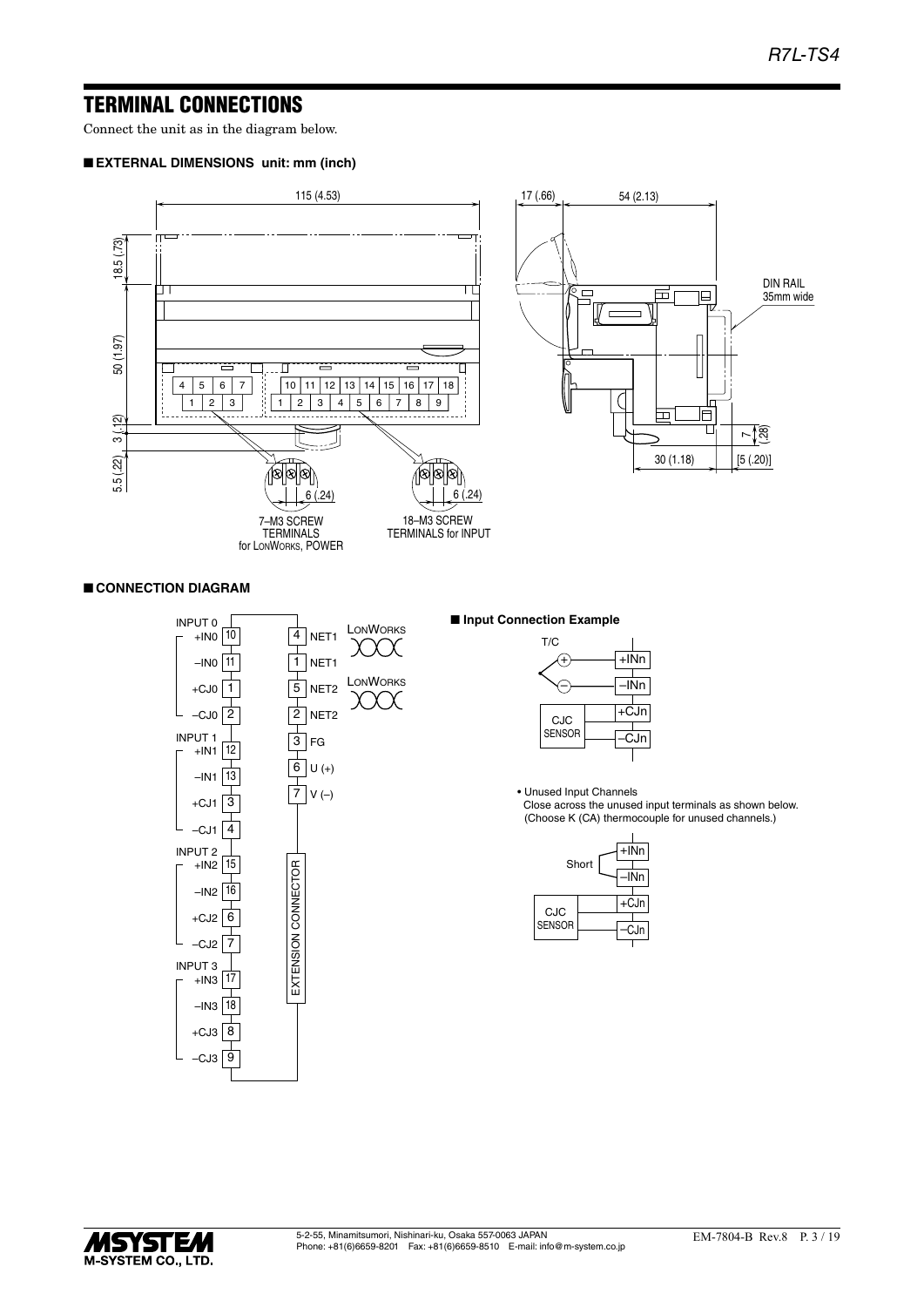## COMMUNICATION CABLE CONNECTIONS

### ■ **HOST PC CONNECTION**



## WIRING INSTRUCTIONS

■ **SCREW TERMINAL** 

Torque: 0.5 N·m

#### ■ **SOLDERLESS TERMINAL**

Refer to the drawing below for recommended ring tongue terminal size. Spade tongue type is also applicable. Applicable wire size: 0.25 to 1.65 mm<sup>2</sup> (AWG 22 to 16) Recommended manufacturer: Japan Solderless Terminal MFG. Co., Ltd, Nichifu Co., Ltd



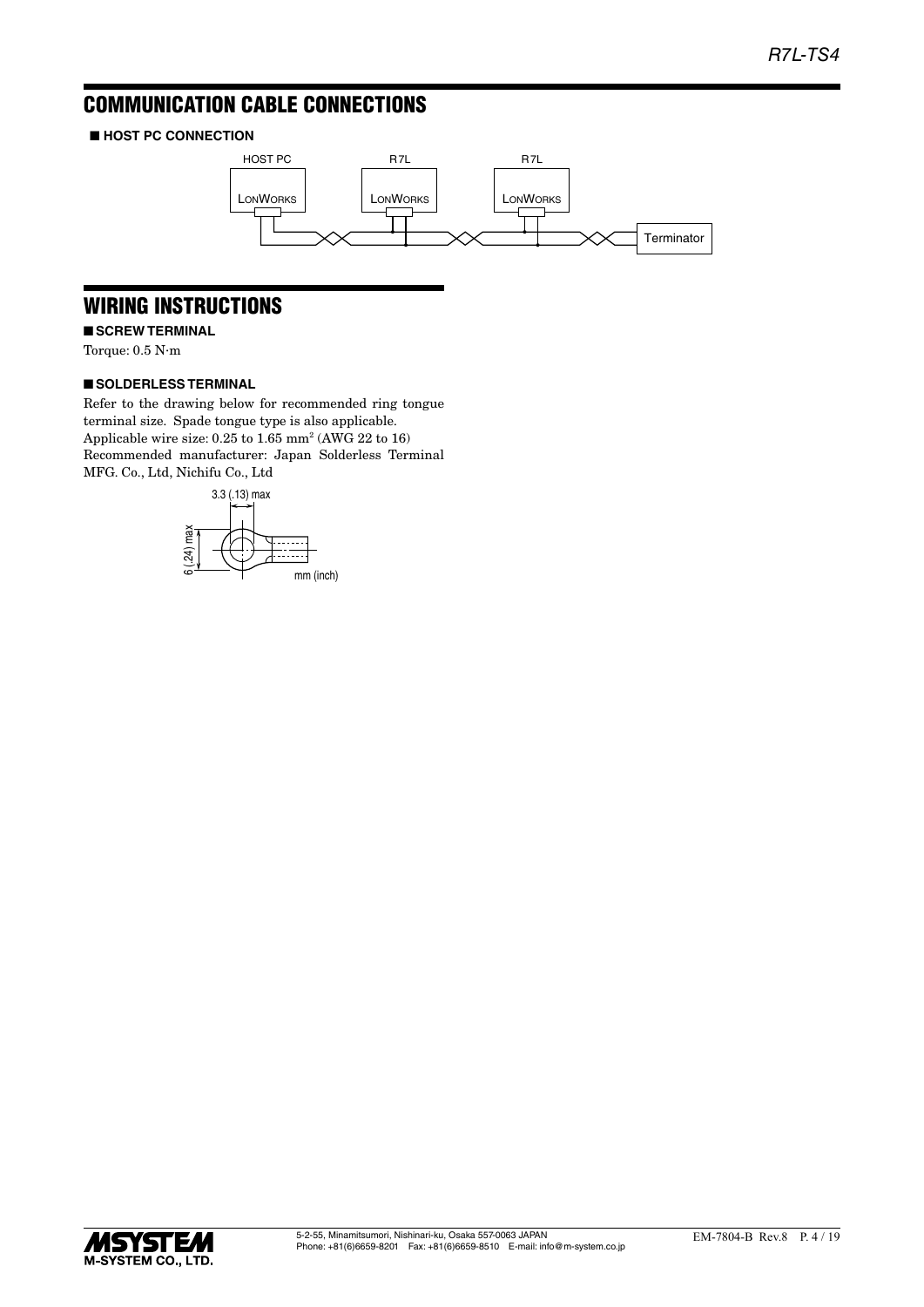### DEVICE INTERFACE FILE

Device Interface File (XIF) is used to define a LONWORKS device when programmed on LonMaker. For this module, the following file is used:

R7L-TS4v110.XIF

The XIF files are downloadable at M-System's web site: http://www.m-system.co.jp

### FUNCTIONAL BLOCKS

■ **NodeObject**



| <b>NETWORK</b><br><b>VARIABLE</b> | <b>TYPF</b><br>Range }<br>Default }                         | <b>EXPLANATIONS</b>                                                                                                                                                                                                                                                                                                                                                                                                                                   |  |  |
|-----------------------------------|-------------------------------------------------------------|-------------------------------------------------------------------------------------------------------------------------------------------------------------------------------------------------------------------------------------------------------------------------------------------------------------------------------------------------------------------------------------------------------------------------------------------------------|--|--|
| nviRequest                        | {SNVT_obj_request}                                          | For use with LonMaker and other tools.                                                                                                                                                                                                                                                                                                                                                                                                                |  |  |
| nvoStatus                         | {SNVT obj status}<br>For use with LonMaker and other tools. |                                                                                                                                                                                                                                                                                                                                                                                                                                                       |  |  |
| nvoFileDirectory                  | {SNVT address}                                              | For use with LonMaker and other tools.<br>Required to get access to Configuration Properties.                                                                                                                                                                                                                                                                                                                                                         |  |  |
| nvoABNLCond                       | <b>SNVT</b> state                                           | Shows the device status (All 0s in normal conditions).<br>Bit 0 through Bit 3 : Burnout with Input 0 through 3<br>Bit 4 through Bit 7: ADC error with Input 0 through 3<br>Bit 8, Bit 9 : Invalid<br>Bit 10: E <sup>2</sup> PROM Configuration Property check sum error<br>Bit 11 : E <sup>2</sup> PROM Count data check sum error<br>(Bit 10 and Bit 11 can be reset to 0 by RQ CLEAR STATUS against NodeObject.)<br>Bit 12 through Bit 15 : Invalid |  |  |

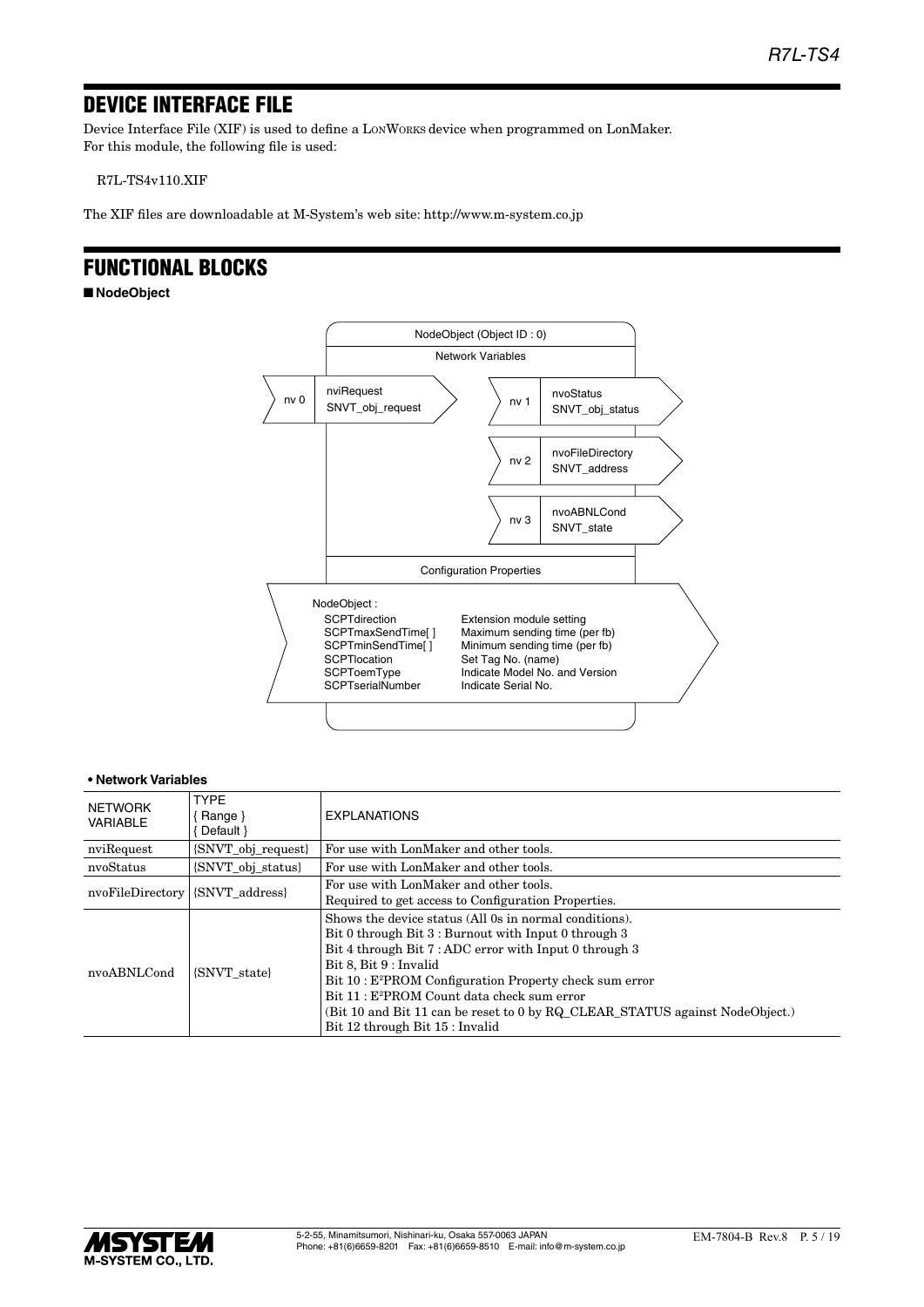| <b>CONFIGURATION</b><br><b>PROPERTY</b>  | <b>NETWORK</b><br><b>VARIABLE</b> | <b>TYPE</b><br>$\{$ Range $\}$<br>{ Default }           | <b>EXPLANATIONS</b>                                                                                                                                                                                                                                                                                                                                                                                                                                                                                                                    |
|------------------------------------------|-----------------------------------|---------------------------------------------------------|----------------------------------------------------------------------------------------------------------------------------------------------------------------------------------------------------------------------------------------------------------------------------------------------------------------------------------------------------------------------------------------------------------------------------------------------------------------------------------------------------------------------------------------|
| <b>SCPTdirection</b>                     |                                   | {SNVT_state}<br>${0 or 1}$<br>0,0,0,0,0,0,0,0           | Bit 0, Bit 1: Setting the extension module (Power supply<br>must be reset when this configuration property is changed.)<br>0,0 : Without extension module<br>1,0 : Discrete input (fb and other settings assigned to the 9th<br>and following points are invalid with 8-point input module.)<br>$0,1$ : Discrete output (fb and other settings assigned to the<br>9th and following points are invalid with 8-point output<br>module.)<br>Set this property before an extension module is connected.<br>Bit 2 through Bit 15 : Invalid |
| <b>SCPTmaxSendTime</b><br>[Number of fb] |                                   | {SNVT_time_sec}<br>${0.0, 10.03600.0}$<br>${0.0}$       | Maximum time interval to send network variables (per fb).<br>(Power supply must be reset when this configuration prop-<br>erty is changed.)<br>Network variables are sent out in the specified intervals<br>even when there is no change in the value.<br>No sending when a value less than 10.0 is set.<br>Invalid property when the assigned fb has no network vari-<br>ables to be sent to the network.                                                                                                                             |
| <b>SCPTminSendTime</b><br>[Number of fb] |                                   | {SNVT_time_sec}<br>${0.0, 0.23600.0}$<br>${1.0}$        | Minimum time interval to send network variables (per fb).<br>(Power supply must be reset when this configuration prop-<br>erty is changed.)<br>Network variables are sent out in the specified intervals<br>even when there are changes in the value faster than the<br>interval.<br>No sending when a value less than 0.2 is set.<br>Invalid property when the assigned fb has no network vari-<br>ables to be sent to the network.                                                                                                   |
| SCPTlocation                             | ----                              | {SNVT_str_asc}<br>{30-character string}<br>$\{^{(c)}\}$ | Used to write Tag No. (name)                                                                                                                                                                                                                                                                                                                                                                                                                                                                                                           |
| <b>SCPToemType</b>                       | ----                              | {SNVT_str_asc}<br>{e.g. "R7L-TS4_VER:0.10"}             | Used to indicate Model No. and Version                                                                                                                                                                                                                                                                                                                                                                                                                                                                                                 |
| SCPTserialNumber                         |                                   | {SNVT str asc}<br>{e.g. "ZZ123456"}                     | Used to indicate Serial No.                                                                                                                                                                                                                                                                                                                                                                                                                                                                                                            |

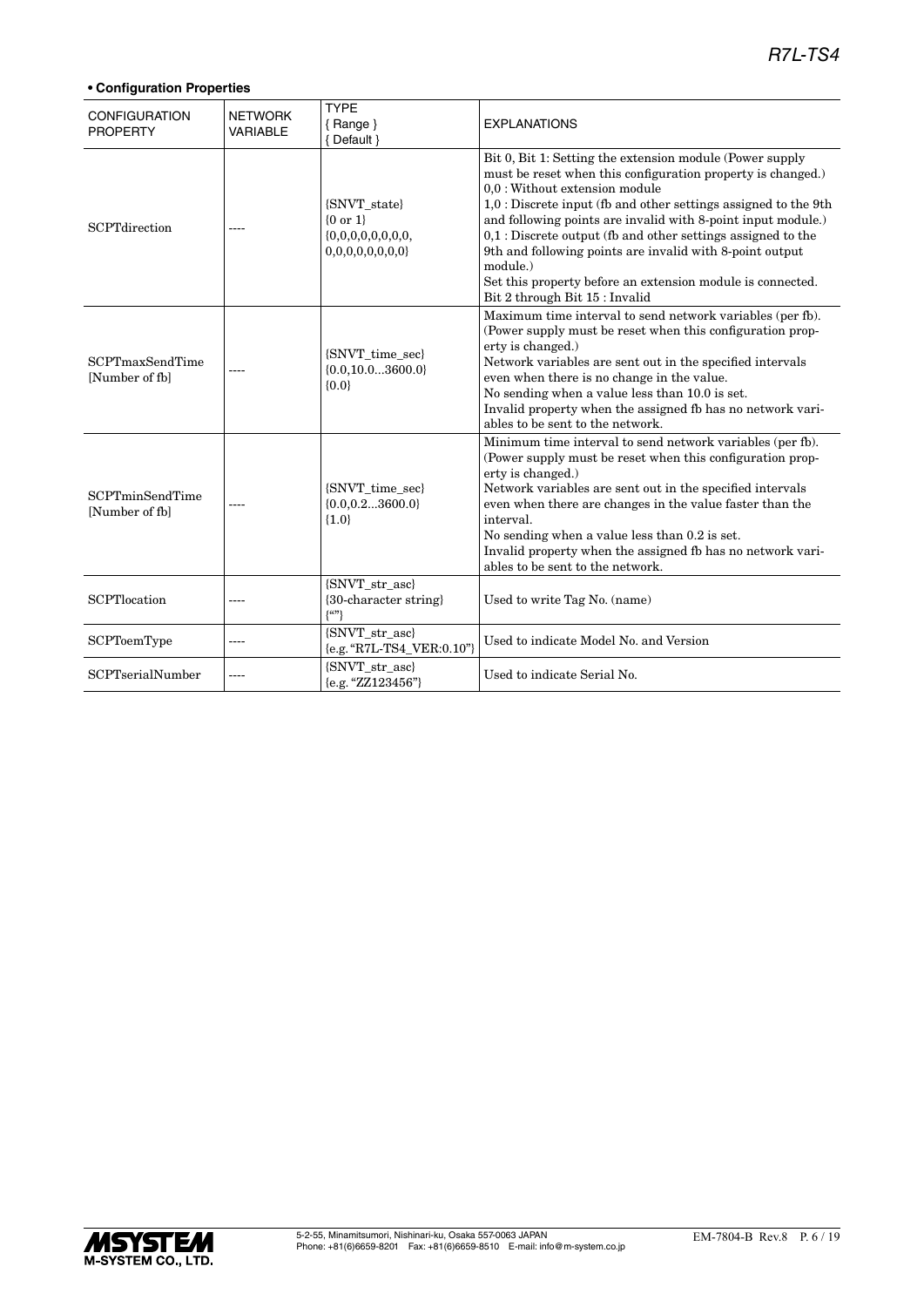#### ■ **FUNCTIONAL BLOCK: fbCNT[0...7]**



| NETWORK<br>VARIABLE | <b>TYPE</b><br>{Range}<br>Default }                                                     | <b>EXPLANATIONS</b>                                                                                              |
|---------------------|-----------------------------------------------------------------------------------------|------------------------------------------------------------------------------------------------------------------|
| nviCNTIn            | {SNVT switch}<br>$\{0.0\ 0\}$ , $\{100.0\ 1\}$ , $\{Invalid\}$<br>$\{0.0\}$             | Counted object                                                                                                   |
| nviCNTCtrl          | {SNVT switch}<br>$\{0.0\ 0\}$ , $\{100.0\ 1\}$ , $\{Invalid\}$<br>${0.00}$              | Controls operation of fbCNT<br>$0.00$ : Stop counting<br>$100.01$ : Start counting<br>Invalid: Reset count value |
| nvoCNTOut           | {SNVT_count_32}<br>${099999999}$<br>$\{0\}$<br>{SNVT count f}<br>${0999999}$<br>$\{0\}$ | Number of ON counts or accumulated time of ON status at nyiCNTIn or<br>the input terminal                        |

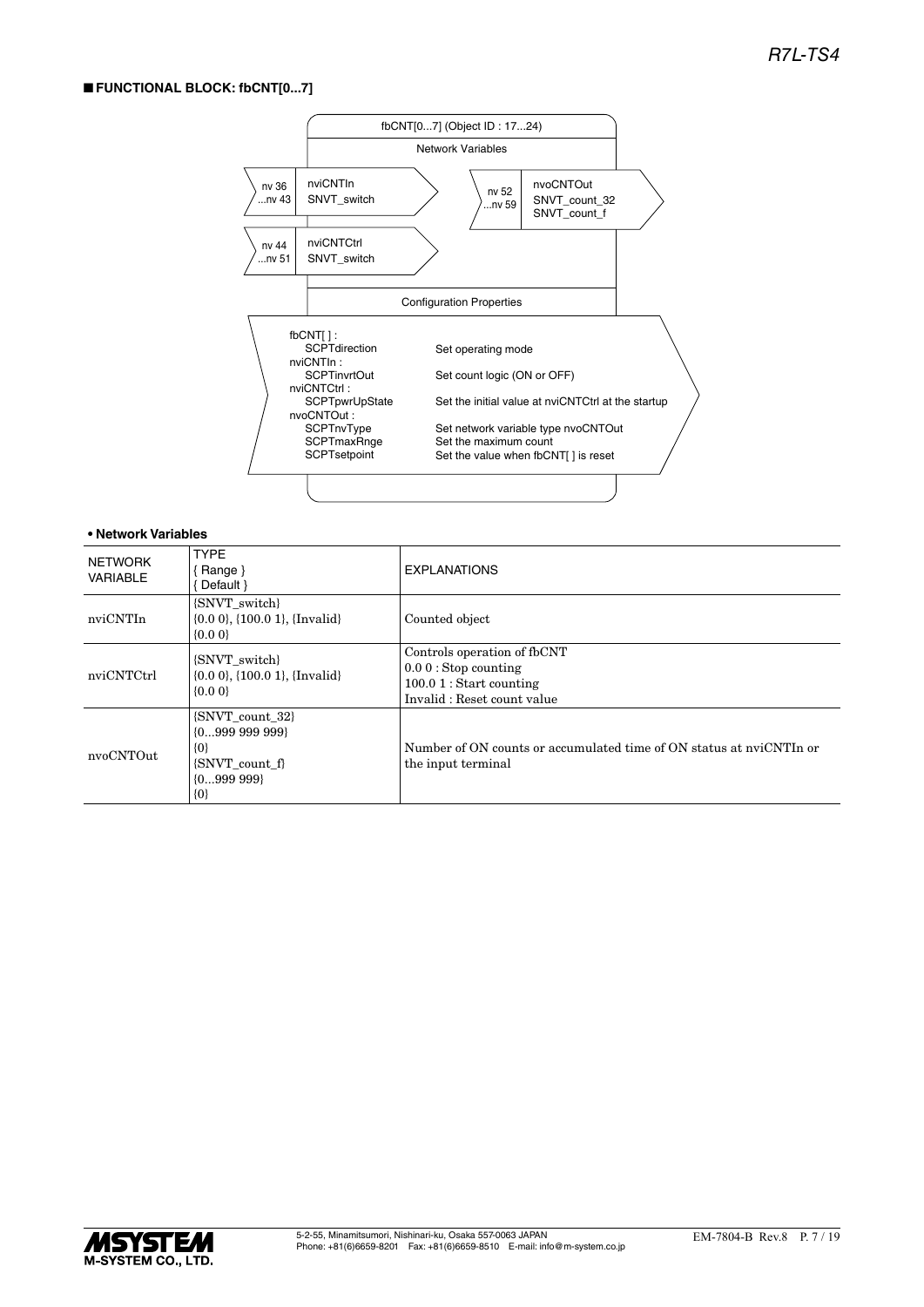| <b>CONFIGURATION</b><br><b>PROPERTY</b> | <b>NETWORK</b><br><b>VARIABLE</b> | <b>TYPE</b><br>${Range}$<br>{ Default }                                    | <b>EXPLANATIONS</b>                                                                                                                                                                                                                                                                                                                                                                                                                                                                                                                                                                                                                                                                                                                                                                                                                                                                                                                                                                                                                                          |
|-----------------------------------------|-----------------------------------|----------------------------------------------------------------------------|--------------------------------------------------------------------------------------------------------------------------------------------------------------------------------------------------------------------------------------------------------------------------------------------------------------------------------------------------------------------------------------------------------------------------------------------------------------------------------------------------------------------------------------------------------------------------------------------------------------------------------------------------------------------------------------------------------------------------------------------------------------------------------------------------------------------------------------------------------------------------------------------------------------------------------------------------------------------------------------------------------------------------------------------------------------|
| <b>SCPT</b> direction                   |                                   | {SNVT_state}<br>$\{0 \text{ or } 1\}$<br>0,0,0,0,0,0,0,0                   | Bit 0 through 4: Counted object<br>$0,0,0,0,0$ : nvi $\mathrm{CNTIn}$<br>$1,0,0,0,0$ : ExX0<br>$0,1,0,0,0$ : ExX1<br>$1,1,0,0,0$ : ExX2<br>$0,0,1,0,0$ : ExX3<br>$1,0,1,0,0$ : ExX4<br>$0,1,1,0,0$ : ExX5<br>$1,1,1,0,0$ : ExX6<br>$0,0,0,1,0:$ ExX7<br>$1,0,0,1,0$ : ExX8<br>$0,1,0,1,0:$ ExX9<br>$1,1,0,1,0$ : ExXA<br>0,0,1,1,0 : ExXB<br>$1,0,1,1,0:$ ExXC<br>$0,1,1,1,0:$ ExXD<br>$1,1,1,1,0:$ $\text{ExXE}$<br>0,0,0,0,1 : EXXF<br>ExX0 through ExXF: Extension discrete input<br>Bit 6: Count function<br>0 : Number of status changes from OFF to ON<br>1: Accumulated time of ON status<br>Bit 7: Memory storage at the non-volatile memory<br>0: Count retained in the memory and preset at the startup<br>$1:$ Count always reset to $0$<br>Bit 5, 8 through 15 : Invalid<br>Minimum input pulse width 500 ms for nviCNTIn, 50 ms<br>for the input terminals.<br>DO NOT connect a network variable to nviCNTIn when one<br>of the input terminals (other than nviCNTIn) is assigned as<br>the counted object.<br>ON time per 1 second increments. |
| <b>SCPTinvrtOut</b>                     | nviCNTIn                          | {SNVT_lev_disc}<br>{ST_OFF, ST_ON}<br>{ST_OFF}                             | Count logic at nviCNTIn.<br>$ST$ OFF : Count with $nvoCNTIn = ON$<br>$ST_ON:$ Count with $nvoCNTIn = OFF$                                                                                                                                                                                                                                                                                                                                                                                                                                                                                                                                                                                                                                                                                                                                                                                                                                                                                                                                                    |
| SCPTpwrUpState                          | nviCNTCtrl                        | {SNVT_switch}<br>$\{0.00\}$ , $\{100.01\}$ , $\{Invalid\}$<br>${100.01}$   | Set value applied at nviCNTCtrl when the power supply is<br>turned on.<br>$0.00$ : Stop counting<br>$100.01$ : Start counting<br>Invalid: Reset count value                                                                                                                                                                                                                                                                                                                                                                                                                                                                                                                                                                                                                                                                                                                                                                                                                                                                                                  |
| SCPTnvType                              | nvoCNTOut                         | <b>SNVT</b> nv type<br>₩<br>{SNVT_count_32}                                | Indicates nvoCNTOut type.<br>For use with LonMaker and other tools.                                                                                                                                                                                                                                                                                                                                                                                                                                                                                                                                                                                                                                                                                                                                                                                                                                                                                                                                                                                          |
| SCPTmaxRnge                             | nvoCNTOut                         | Same as nvoCNTOut.<br>Default = Max. range value<br>available for the type | Maximum count for nvoCNTOut. Count reset to 0 and<br>restarted at overflow.                                                                                                                                                                                                                                                                                                                                                                                                                                                                                                                                                                                                                                                                                                                                                                                                                                                                                                                                                                                  |
| SCPTsetpoint                            | nvoCNTOut                         | Same as nvoCNTOut.<br>Default = Max. range value<br>available for the type | Set value applied at nvoCNTOut when fbCNT[] is Over-<br>Ride.                                                                                                                                                                                                                                                                                                                                                                                                                                                                                                                                                                                                                                                                                                                                                                                                                                                                                                                                                                                                |

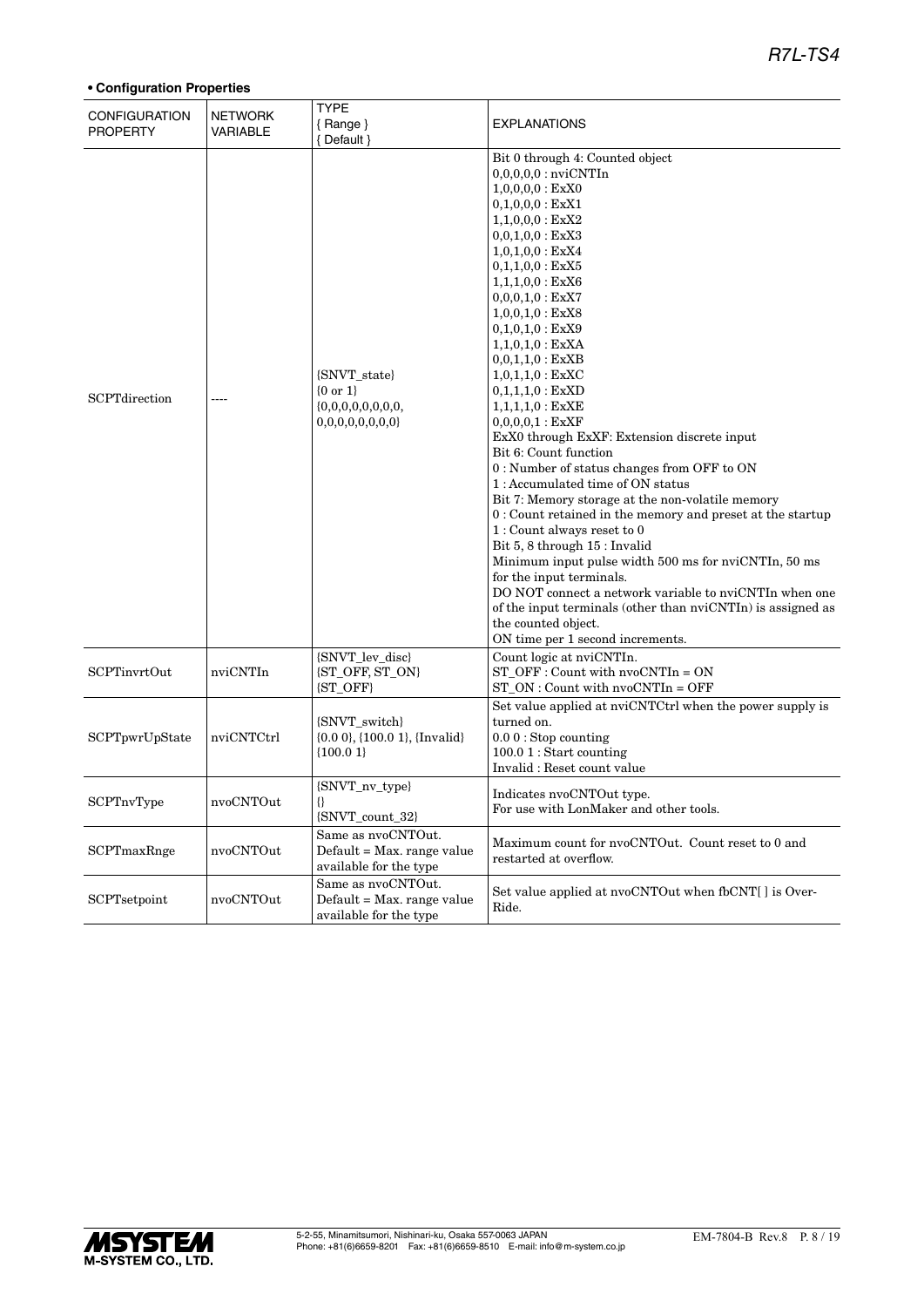#### ■ **FUNCTIONAL BLOCK: fbTS[0...3]**



| Thermocouple input    Input 0, Input 1, Input 2, Input 3 |  |
|----------------------------------------------------------|--|
|                                                          |  |

| NETWORK<br><b>VARIABLE</b> | <b>TYPE</b><br>{Range}<br>Default }                                                             | <b>EXPLANATIONS</b>                                            |
|----------------------------|-------------------------------------------------------------------------------------------------|----------------------------------------------------------------|
| nvoTSVal                   | {SNVT_temp}<br>$\{-274.06279.5\}$<br>${0.0}$<br>{SNVT_temp_p}<br>$\{-273.17327.66\}$<br>${0.0}$ | Temperature output for Input 0 through 3.                      |
| nvoTSPVal                  | {SNVT_lev_percent}<br>$\{-163.840163.835\}$<br>${0.0}$                                          | % output proportional to the temperature at Input 0 through 3. |

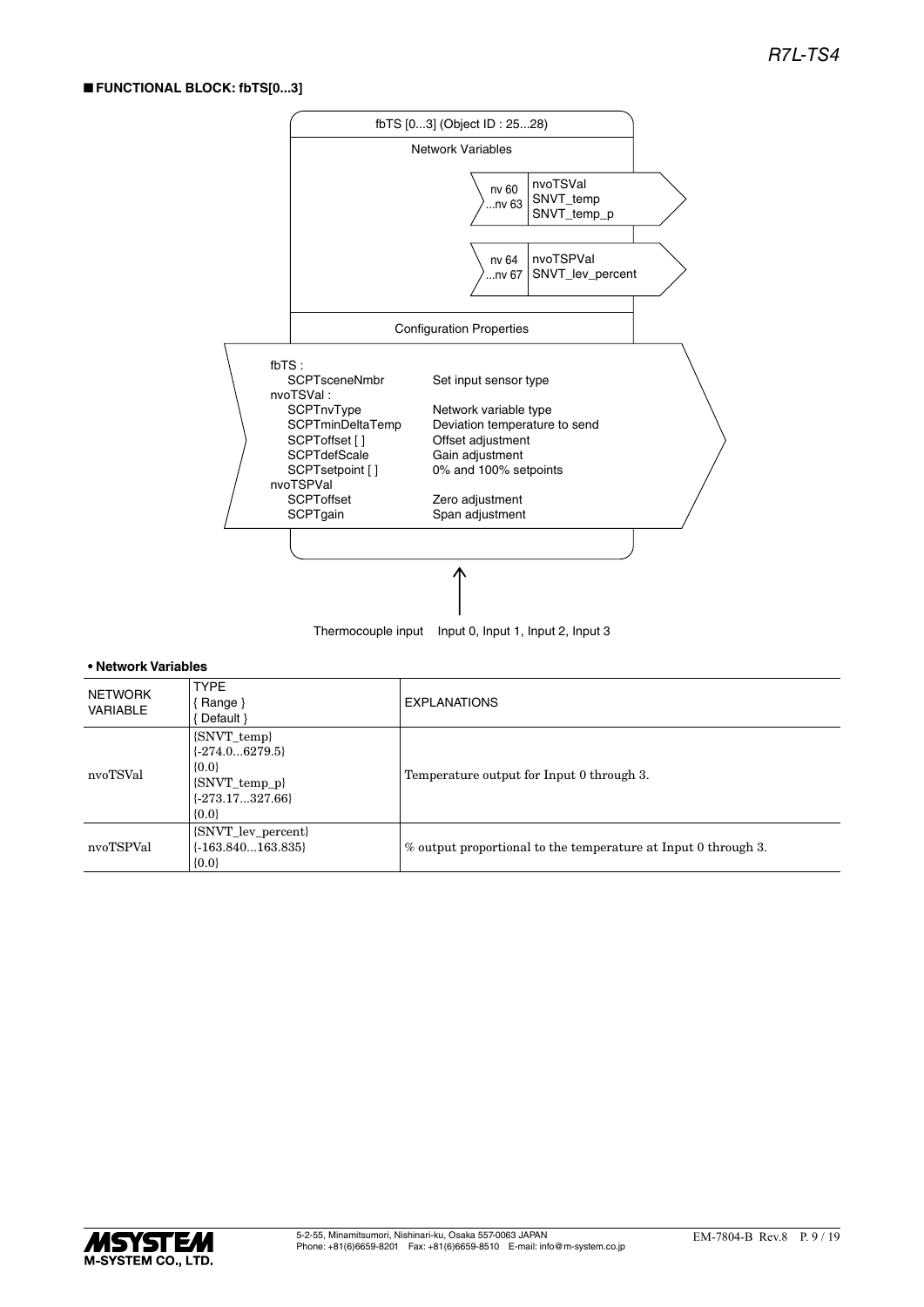#### **• Configuration Properties**

| <b>CONFIGURATION</b><br><b>PROPERTY</b> | <b>NETWORK</b><br>VARIABLE | <b>TYPE</b><br>${Range}$<br>{ Default }                                     | <b>EXPLANATIONS</b>                                                                                                                                                                                    |
|-----------------------------------------|----------------------------|-----------------------------------------------------------------------------|--------------------------------------------------------------------------------------------------------------------------------------------------------------------------------------------------------|
| <b>SCPTsceneNmbr</b>                    |                            | ₿<br>${012}$<br>$\{0\}$                                                     | Input sensor type for Input 0 through 3<br>0: K(CA)<br>1: E(CRC)<br>2:J(IC)<br>3: T(CC)<br>4: B(RH)<br>5:R<br>$6:$ S<br>$7: C (WRe 5-26)$<br>$8:$ N<br>9:U<br>10:<br>$11$ : P (Platinel II)<br>12:(PR) |
| SCPTnvType                              | nvoTSVal                   | {SNVT_nv_type}<br>{}<br>{SNVT_temp}                                         | Indicates nvoTSVal type.<br>For use with LonMaker and other tools.                                                                                                                                     |
| SCPTminDel-<br>taTemp                   | nvoTSVal                   | {SNVT temp p}<br>${1.0327.66}$<br>${5.00}$                                  | Minimum deviation required to send out the network vari-<br>able.                                                                                                                                      |
| SCPToffset[0]                           | nvoTSVal                   | Same as nvoTSVal                                                            | Reference temperature point to adjust the offset                                                                                                                                                       |
| SCPToffset[1]                           | nvoTSVal                   | Same as nvoTSVal                                                            | Temperature value to output when the reference tempera-<br>ture set at SCPToffset[0] is input.<br>${\rm Offset} = {\rm SCPT offset}[1] - {\rm SCPT offset}[0]$                                         |
| <b>SCPTdefScale</b>                     | nvoTSVal                   | {SNVT_lev_percent}<br>${80.000120.000}$<br>${0.0}$                          | Gain applied to SCPToffset[0]                                                                                                                                                                          |
| SCPTsetpoint[0]                         | nvoTSVal                   | Same as nvoTSVal                                                            | nvoTSVal lower range temperature<br>SCPT setpoint[0] < SCPT setpoint[1]                                                                                                                                |
| SCPTsetpoint[1]                         | nvoTSVal                   | Same as nyoTSVal                                                            | nvoTSVal upper range temperature<br>SCPTsetpoint[0] < SCPTsetpoint[1]                                                                                                                                  |
| <b>SCPToffset</b>                       | nvoTSPVal                  | {SNVT_lev_percent}<br>$\{-163.840163.835\}$<br>${0.0}$                      | nvoTSPVal zero (offset) adjustment.<br>Added to the calculation result with SCPTsetpoint[0,1] and<br>SCPTgain.                                                                                         |
| SCPTgain                                | nvoTSPVal                  | {SNVT_muldiv<br>(mulplier,divisor)}<br>${032000,10000}$<br>${10000, 10000}$ | nvoTSPVal span (gain) adjustment.<br>Gain = Multiplier / 10000 (Divisor is fixed at 10000.)<br>Applied to SCPTsetpoint[0,1].                                                                           |

#### **• nvoTSVal Offset Adjustment Example • nvoTSVal Gain Adjustment Example**



36  $35$ 

25

 $^{\circ} \text{C}$ 





SCPTdefScale = 110.0%  $(36 - 25) / (35 - 25) = 1.1 = 110%$ 

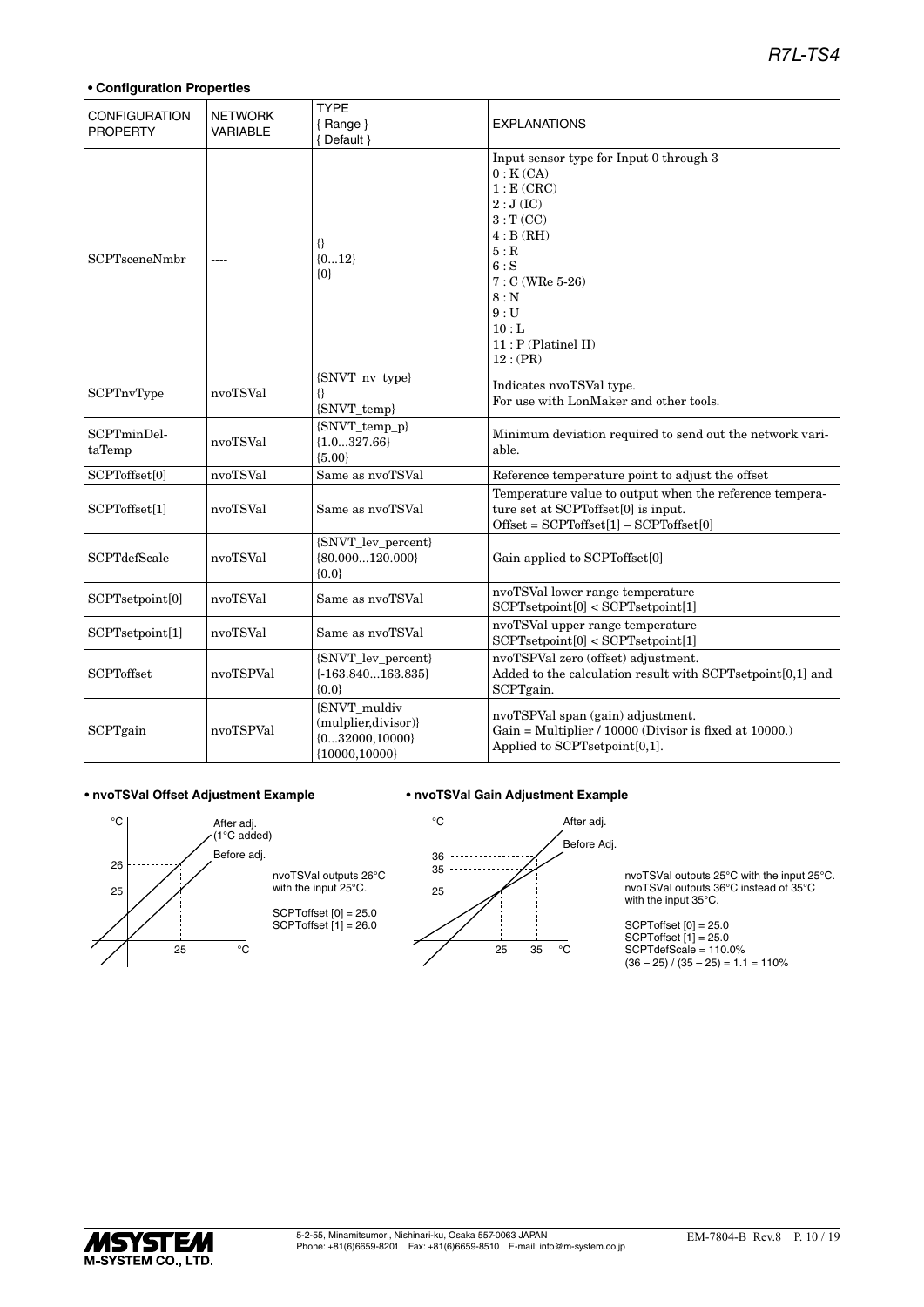#### ■ **FUNCTIONAL BLOCK: fbCV[0...3]**



| <b>NETWORK</b><br>VARIABLE | <b>TYPE</b><br>${Range}$<br>{Default }                                                                                                                                                                        | <b>EXPLANATIONS</b>            |
|----------------------------|---------------------------------------------------------------------------------------------------------------------------------------------------------------------------------------------------------------|--------------------------------|
| nviCVIn                    | {SNVT_lev_percent}<br>$\{-163.840163.835\}$<br>${0.0}$<br>{SNVT_temp}<br>$\{-274.06279.5\}$<br>${0.0}$<br>{SNVT_temp_p}<br>$\{-273.17327.66\}$<br>${0.0}$<br>{SNVT_count_32}<br>${099999999}$<br>$\{0\}$      | Inputs the value to be scaled. |
| nvoCVOut                   | {SNVT_lev_percent}<br>$\{-163.840163.835\}$<br>${0.0}$<br>{SNVT_temp}<br>$\{-274.06279.5\}$<br>${0.0}$<br>$\{SNVT\_temp_p\}$<br>$\{-273.17327.66\}$<br>${0.0}$<br>{SNVT_count_32}<br>${099999999}$<br>$\{0\}$ | Outputs the scaled value.      |

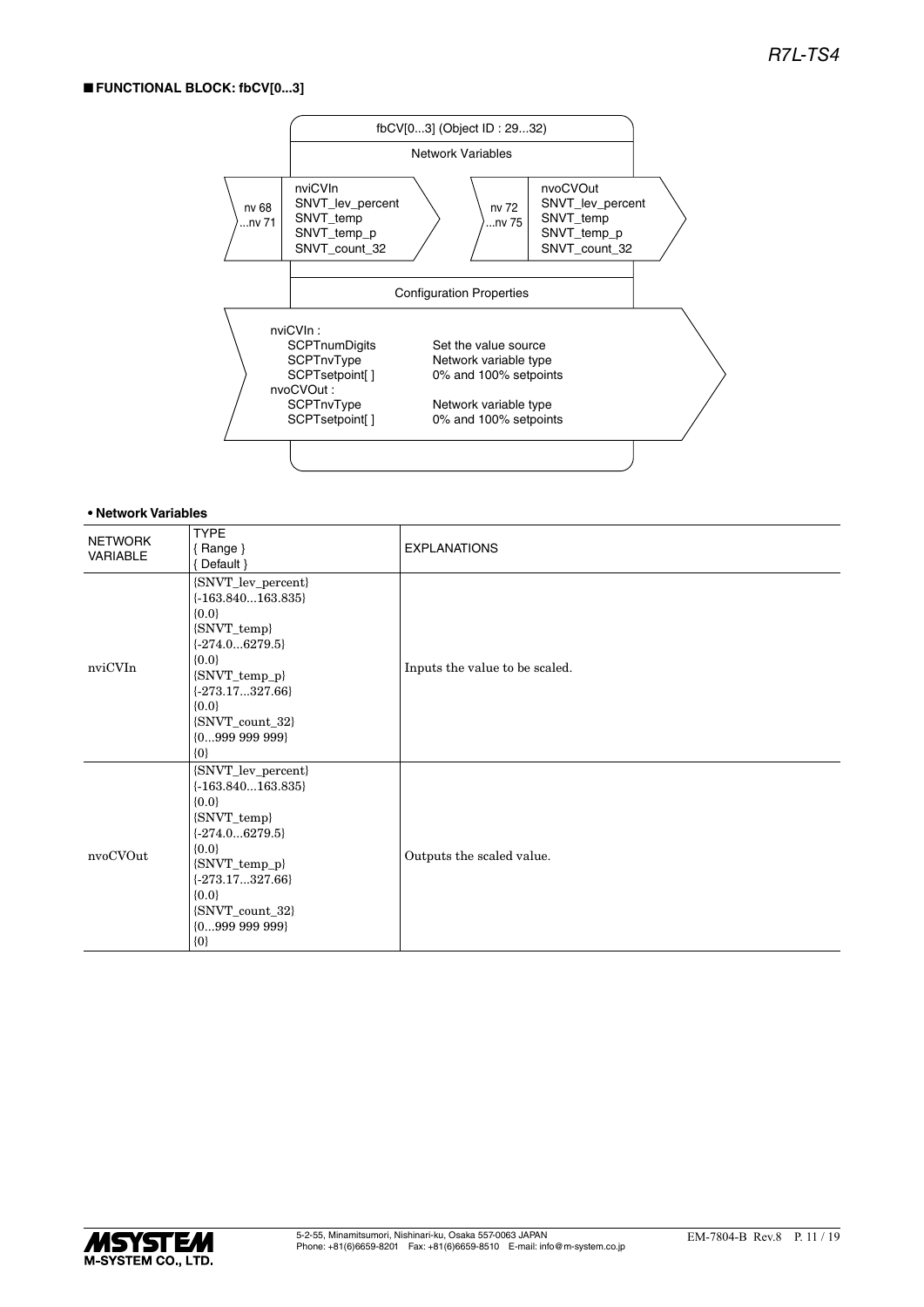| <b>CONFIGURATION</b><br><b>PROPERTY</b> | <b>NFTWORK</b><br><b>VARIABLE</b> | <b>TYPE</b><br>$\{$ Range $\}$<br>{ Default } | <b>EXPLANATIONS</b>                                                                                                                                                                                                                                                |
|-----------------------------------------|-----------------------------------|-----------------------------------------------|--------------------------------------------------------------------------------------------------------------------------------------------------------------------------------------------------------------------------------------------------------------------|
| SCPTnumDigits                           | nviCVIn                           | {SNVT count}<br>${0,6063}$<br>$\{0\}$         | Source of the input to nviCVIn<br>0: LonMaker bound output network variable<br>60 : fbTS[0] nvoTSVal<br>61 : fbTS[1] nvoTSVal<br>62: fbTS[2] nvoTSVal<br>63 : fbTS[3] nvoTSVal<br>Match nviCVIn network variable type to that of the source<br>when using $6063$ . |
| SCPTnvType                              | nviCVIn                           | {SNVT_nv_type}<br>₩<br>{SNVT_temp}            | Indicates nviCVIn type.<br>For use with LonMaker and other tools.                                                                                                                                                                                                  |
| SCPTnvType                              | nvoCVOut                          | {SNVT_nv_type}<br>{SNVT_temp}                 | Indicates nvoCVOut type.<br>For use with LonMaker and other tools.                                                                                                                                                                                                 |
| SCPTsetpoint[0]                         | nviCVIn                           | Same as nviCVIn                               | Scaling setting<br>Output SCPTsetpoint [0] (nvoCVOut) is provided with the                                                                                                                                                                                         |
| SCPTsetpoint[1]                         | nviCVIn                           | Same as nviCVIn                               | input SCPTsetpoint[0] (nviCVIn).<br>Output SCPTsetpoint[1] (nvoCVOut) is provided with the                                                                                                                                                                         |
| SCPTsetpoint[0]                         | nvoCVOut                          | Same as nvoCVOut                              | input SCPTsetpoint[1] (nviCVIn).<br>Output is proportionally provided to the input between                                                                                                                                                                         |
| SCPTsetpoint[1]                         | nvoCVOut                          | Same as nyoCVOut                              | these setpoints.<br>SCPT setpoint[0] < SCPT setpoint[1]                                                                                                                                                                                                            |

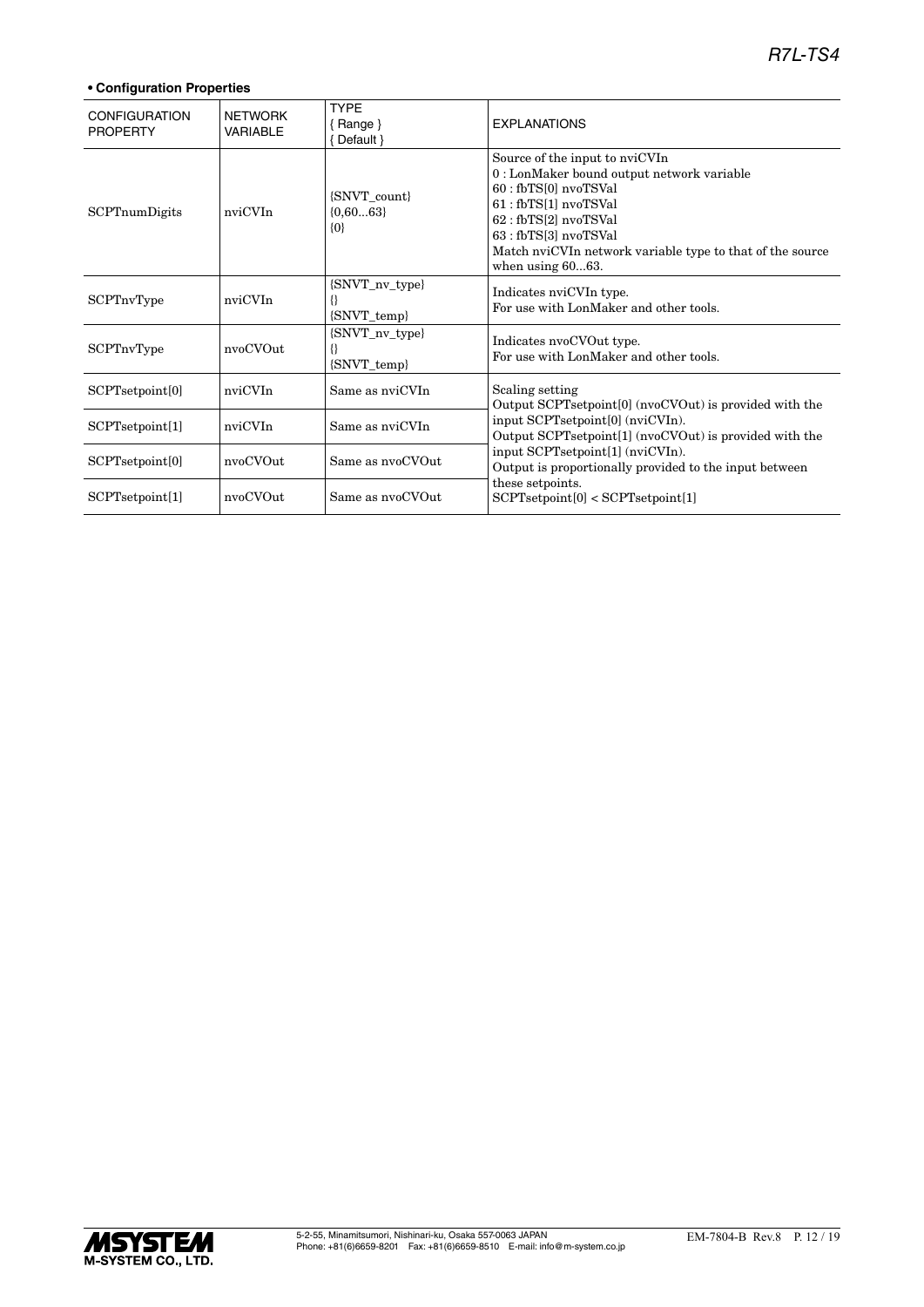#### ■ **FUNCTIONAL BLOCK: fbARM[0...3]**



| <b>NETWORK</b><br>VARIABLE | <b>TYPE</b><br>$\{$ Range $\}$<br>{ Default }                                                                                                                                                                 | <b>EXPLANATIONS</b>                                                                                                                                                             |
|----------------------------|---------------------------------------------------------------------------------------------------------------------------------------------------------------------------------------------------------------|---------------------------------------------------------------------------------------------------------------------------------------------------------------------------------|
| nviARMIn                   | {SNVT_lev_percent}<br>$\{-163.840163.835\}$<br>${0.0}$<br>{SNVT_temp}<br>$\{-274.06279.5\}$<br>${0.0}$<br>$\{SNVT\_temp_p\}$<br>$\{-273.17327.66\}$<br>${0.0}$<br>{SNVT_count_32}<br>${099999999}$<br>$\{0\}$ | Inputs the value to be compared to the alarm setpoint.                                                                                                                          |
| nvoARM1                    | {SNVT switch}<br>$\{0.0\ 0\},\{100.0\ 1\}$<br>${0.0 -1}$                                                                                                                                                      | nviARMIn alarm 1 (HH)<br>${100.0 \text{ 1}}$ with nviARMIn $\ge$ SCPTsetpoint[0]<br>Reset to $\{0.0\}$ from $\{100.0\}$ with nviARMIn < (SCPTsetpoint $[0]$ – SCP-<br>Toffset)  |
| nvoARM2                    | {SNVT_switch}<br>$\{0.0\ 0\},\{100.0\ 1\}$<br>${0.0 -1}$                                                                                                                                                      | nvi $ARMIn$ alarm $2(H)$<br>$\{100.01\}$ with nviARMIn $\geq$ SCPT set point [1]<br>Reset to $\{0.0\}$ from $\{100.0\}$ with nviARMIn < (SCPTsetpoint $[1]$ – SCP-<br>Toffset)  |
| nvoARM3                    | {SNVT_switch}<br>$\{0.0\ 0\},\{100.0\ 1\}$<br>${0.0 - 1}$                                                                                                                                                     | nviARMIn alarm 3 (L)<br>$\{100.01\}$ with nviARMIn $\leq$ SCPTsetpoint[2]<br>Reset to $\{0.0\}$ from $\{100.0\}$ with nviARMIn > $(SCPT set point[2] + SCP -$<br>Toffset)       |
| nvoARM4                    | {SNVT switch}<br>$\{0.0\ 0\},\{100.0\ 1\}$<br>${0.0 -1}$                                                                                                                                                      | nviARMIn alarm 4 (LL)<br>$\{100.0$ 1} with nvi<br>ARMIn $\le$ SCPTs<br>etpoint[3]<br>Reset to $\{0.0\}$ from $\{100.0\}$ with nviARMIn > $(SCPT setpoint[3] + SCP-$<br>Toffset) |

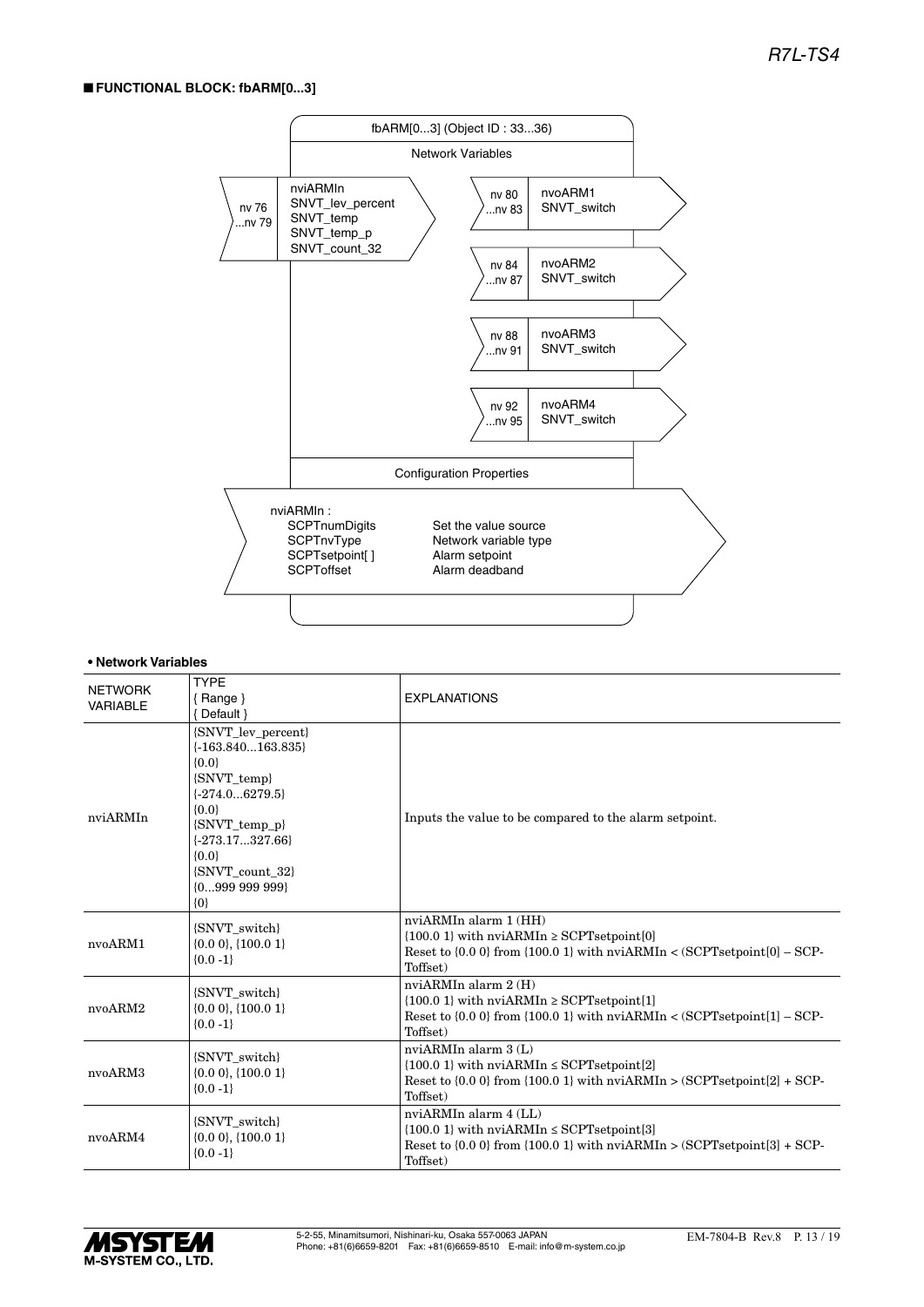| <b>CONFIGURATION</b><br><b>PROPERTY</b> | <b>NETWORK</b><br>VARIABLE | <b>TYPE</b><br>{Range}<br>{ Default }                                                                                                                                                                                                   | <b>EXPLANATIONS</b>                                                                                                                                                                                                                                                                                                                                                         |
|-----------------------------------------|----------------------------|-----------------------------------------------------------------------------------------------------------------------------------------------------------------------------------------------------------------------------------------|-----------------------------------------------------------------------------------------------------------------------------------------------------------------------------------------------------------------------------------------------------------------------------------------------------------------------------------------------------------------------------|
| SCPTnumDigits                           | nviARMIn                   | {SNVT_count}<br>${0,6063,7275}$<br>$\{0\}$                                                                                                                                                                                              | Source of the input to nviARMIn<br>0 : LonMaker bound output network variable<br>60 : fbTS[0] nvoTSVal<br>61 : fbTS[1] nvoTSVal<br>62: fbTS[2] nvoTSVal<br>63 : fbTS[3] nvoTSVal<br>72: fbCV[0] nvoCVOut<br>73: fbCV[1] nvoCVOut<br>74 : fbCV[2] nvoCVOut<br>75: fbCV[3] nvoCVOut<br>Match nviARMIn network variable type to that of the<br>source when using 6063 or 7275. |
| SCPTnvType                              | nviARMIn                   | {SNVT_nv_type}<br>₿<br>{SNVT_lev_percent}                                                                                                                                                                                               | Indicates nviARMIn type.<br>For use with LonMaker and other tools.                                                                                                                                                                                                                                                                                                          |
| SCPTsetpoint[0]                         | nviARMIn                   | {SNVT_lev_percent}<br>$\{-163.840163.835\}$<br>${80.000}$<br>{SNVT_temp}<br>${-274.06279.5}$<br>${80.0}$<br>$\{S NVT\_temp\_p\}$<br>$\{-273.17327.66\}$<br>${80.00}$<br>{SNVT_count_32}<br>${099999999}$<br>${10000}$                   | Alarm 1 (nvoARM1) setpoint                                                                                                                                                                                                                                                                                                                                                  |
| SCPTsetpoint[1]                         | nviARMIn                   | {SNVT_lev_percent}<br>$\{-163.840163.835\}$<br>${60.000}$<br>{SNVT_temp}<br>${-274.06279.5}$<br>${60.0}$<br>{SNVT_temp_p}<br>$\{-273.17327.66\}$<br>${60.00}$<br>{SNVT_count_32}<br>${099999999}$<br>${9000}$                           | Alarm 2 (nvoARM2) setpoint                                                                                                                                                                                                                                                                                                                                                  |
| SCPTsetpoint[2]                         | nviARMIn                   | {SNVT_lev_percent}<br>$\{-163.840163.835\}$<br>${40.000}$<br>{SNVT_temp}<br>${-274.06279.5}$<br>${40.0}$<br>{SNVT_temp_p}<br>$\{-273.17327.66\}$<br>${40.00}$<br>$\left\{ \text{SNVT\_count\_32} \right\}$<br>${099999999}$<br>${1000}$ | Alarm 3 (nvoARM3) setpoint                                                                                                                                                                                                                                                                                                                                                  |
| SCPTsetpoint[3]                         | nviARMIn                   | {SNVT_lev_percent}<br>$\{-163.840163.835\}$<br>${20.000}$<br>{SNVT_temp}<br>${-274.06279.5}$<br>${20.0}$<br>{SNVT_temp_p}<br>$\{-273.17327.66\}$<br>${20.00}$<br>{SNVT_count_32}<br>${099999999}$<br>${10}$                             | Alarm 4 (nvoARM4) setpoint                                                                                                                                                                                                                                                                                                                                                  |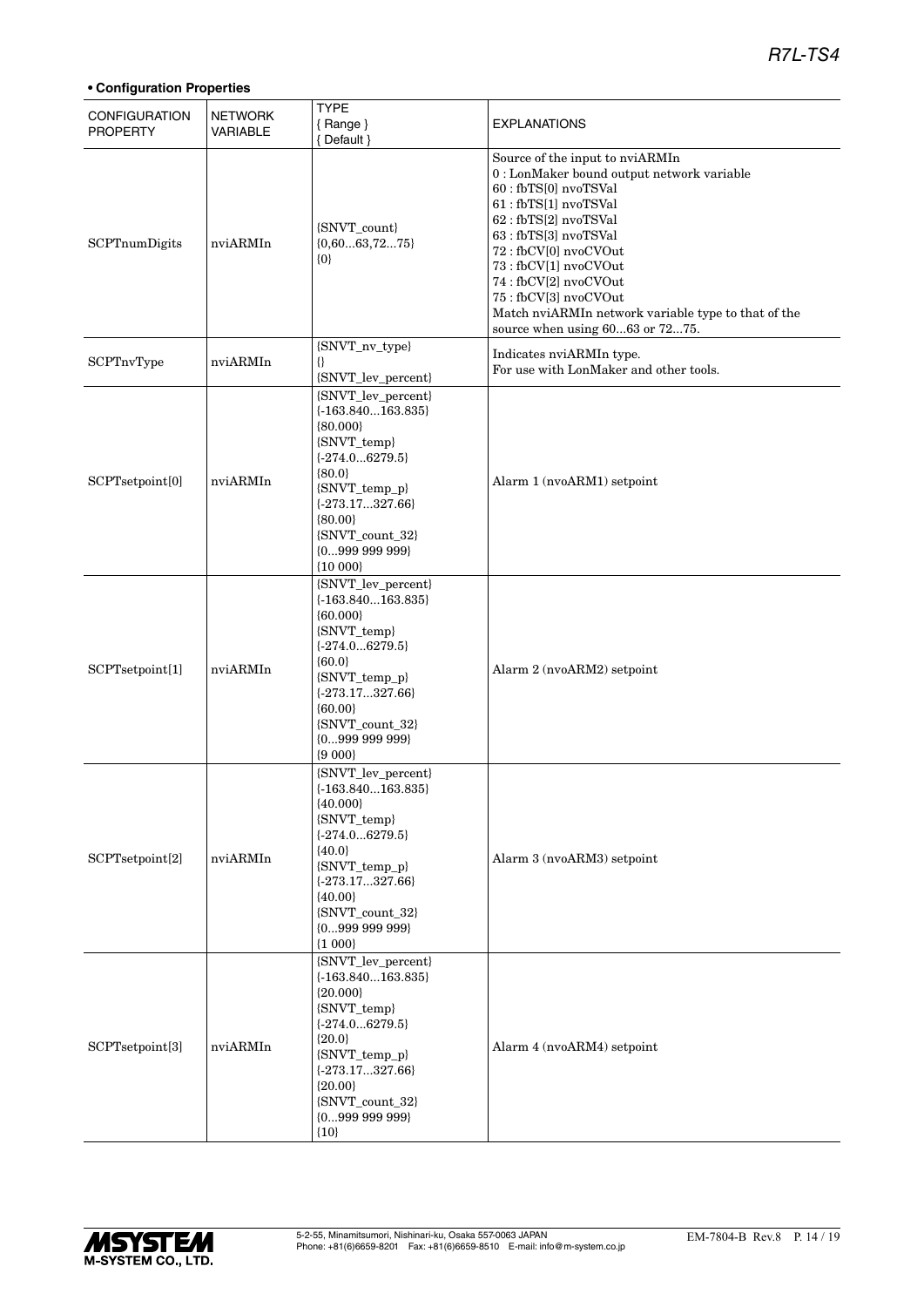| <b>CONFIGURATION</b><br><b>PROPERTY</b> | NETWORK<br>VARIABLE | <b>TYPE</b><br>Range }<br>Default }                                                                                                                                                           | <b>EXPLANATIONS</b>         |
|-----------------------------------------|---------------------|-----------------------------------------------------------------------------------------------------------------------------------------------------------------------------------------------|-----------------------------|
| <b>SCPToffset</b>                       | nviARMIn            | {SNVT_lev_percent}<br>$\{0.000163.835\}$<br>${5.000}$<br>{SNVT_temp}<br>${0.06279.5}$<br>${5.0}$<br>{SNVT_temp_p}<br>${0.00327.66}$<br>${5.00}$<br>{SNVT count 32}<br>${099999999}$<br>${50}$ | Alarm deadband (hysteresis) |

#### ■ **FUNCTIONAL BLOCK: fbLED**



| NETWORK<br>VARIABLE      | <b>TYPE</b><br>Range }<br>Default }                                              | <b>EXPLANATIONS</b>                                                                                                                                                                      |
|--------------------------|----------------------------------------------------------------------------------|------------------------------------------------------------------------------------------------------------------------------------------------------------------------------------------|
| nviLEDState              | <b>SNVT</b> state<br>$\{0 \text{ or } 1\}$<br>0,0,0,0,0,0,0,0                    | The front LEDs $(0F)$ turn on/off according to the input.<br>Bit 0 through Bit 15 assigned to LED 0 through F respectively.<br>DO NOT use nviLEDIn01nviLEDIn16 when nviLEDState is used. |
| nviLEDIn01<br>nviLEDIn16 | <b>SNVT</b> switch<br>$\{0.0\ 0\}$ , $\{100.0\ 1\}$ , $\{Invalid\}$<br>$\{0.0\}$ | The front LEDs $(0F)$ turn on/off according to the input.<br>$100.01$ : LED ON<br>Other: LED OFF<br>DO NOT use nviLEDState when nviLEDIn01nviLEDIn16 is used.                            |

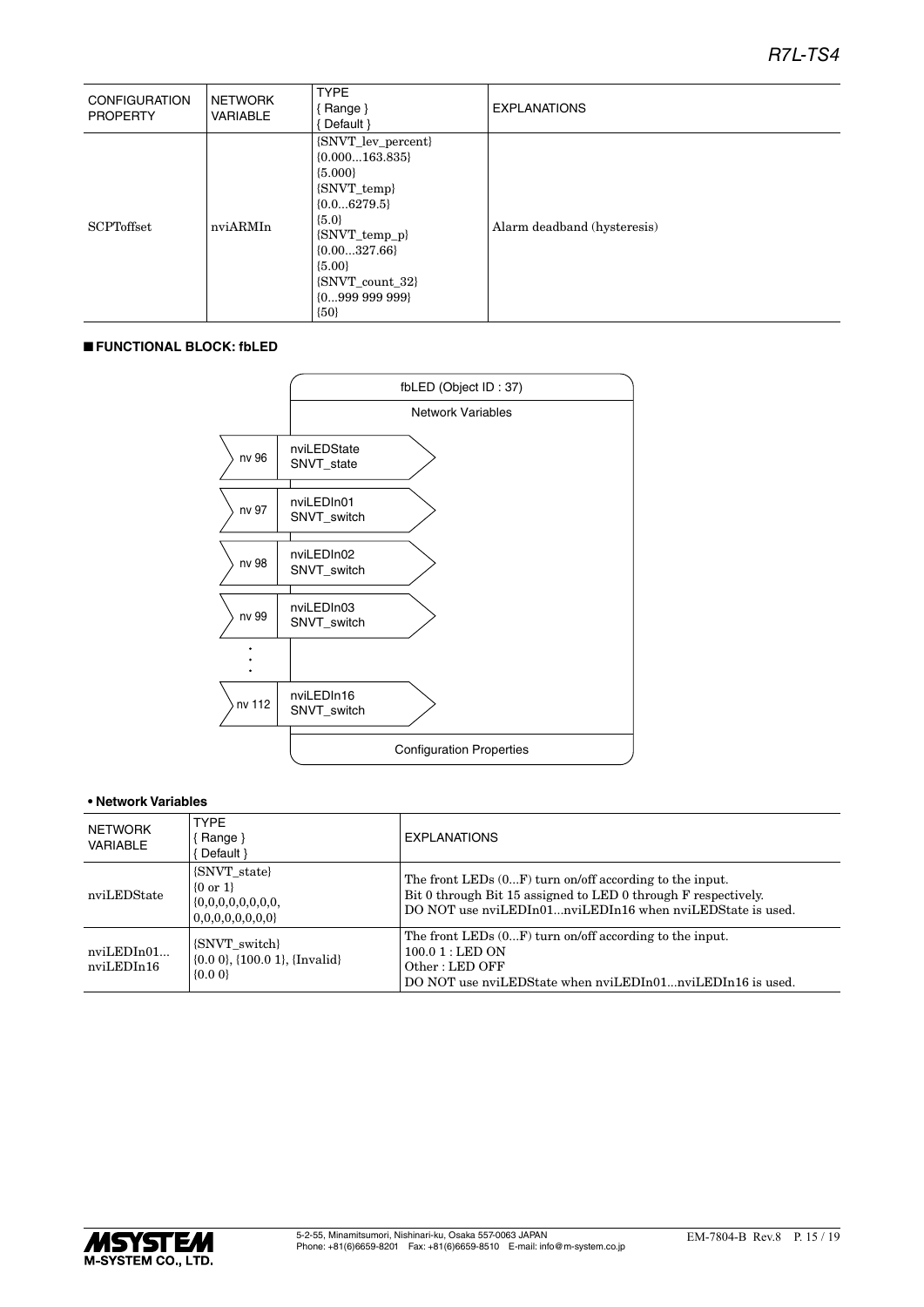#### ■ **FUNCTIONAL BLOCK: fbDOEX[0...7]**

This Functional Block is valid only when the output extension module is specified at NodeObject.



#### **• Output Terminal v.s. fbDOEX Network Variables (nviDOEX1, nviDOEX2) Assignments**

| <b>FUNCTIONAL BLOCK</b> | NETWORK VARIABLE | <b>OUTPUT TERMINAL</b> |
|-------------------------|------------------|------------------------|
| fbDOEX[0]               | nviDOEX1         | Y0                     |
|                         | nviDOEX2         | ${\rm Y1}$             |
|                         | nviDOEX1         | $\rm Y2$               |
| $f_{\rm bDOEX[1]}$      | nviDOEX2         | Y3                     |
| $f_{\rm bDOEX[2]}$      | nviDOEX1         | Y4                     |
|                         | nviDOEX2         | Y5                     |
| $f_{\rm bDOEX[3]}$      | nviDOEX1         | Y6                     |
|                         | nviDOEX2         | Y7                     |
| $f_{\text{bDOEX[4]}}$   | nviDOEX1         | Y8                     |
|                         | nviDOEX2         | Y9                     |
| $f_{\text{bDOEX[5]}}$   | nviDOEX1         | YA                     |
|                         | nviDOEX2         | YB                     |
| fbDOEX[6]               | nviDOEX1         | YC                     |
|                         | nviDOEX2         | YD                     |
| $f_{\rm bDOEX[7]}$      | nviDOEX1         | YE                     |
|                         | nviDOEX2         | YF                     |

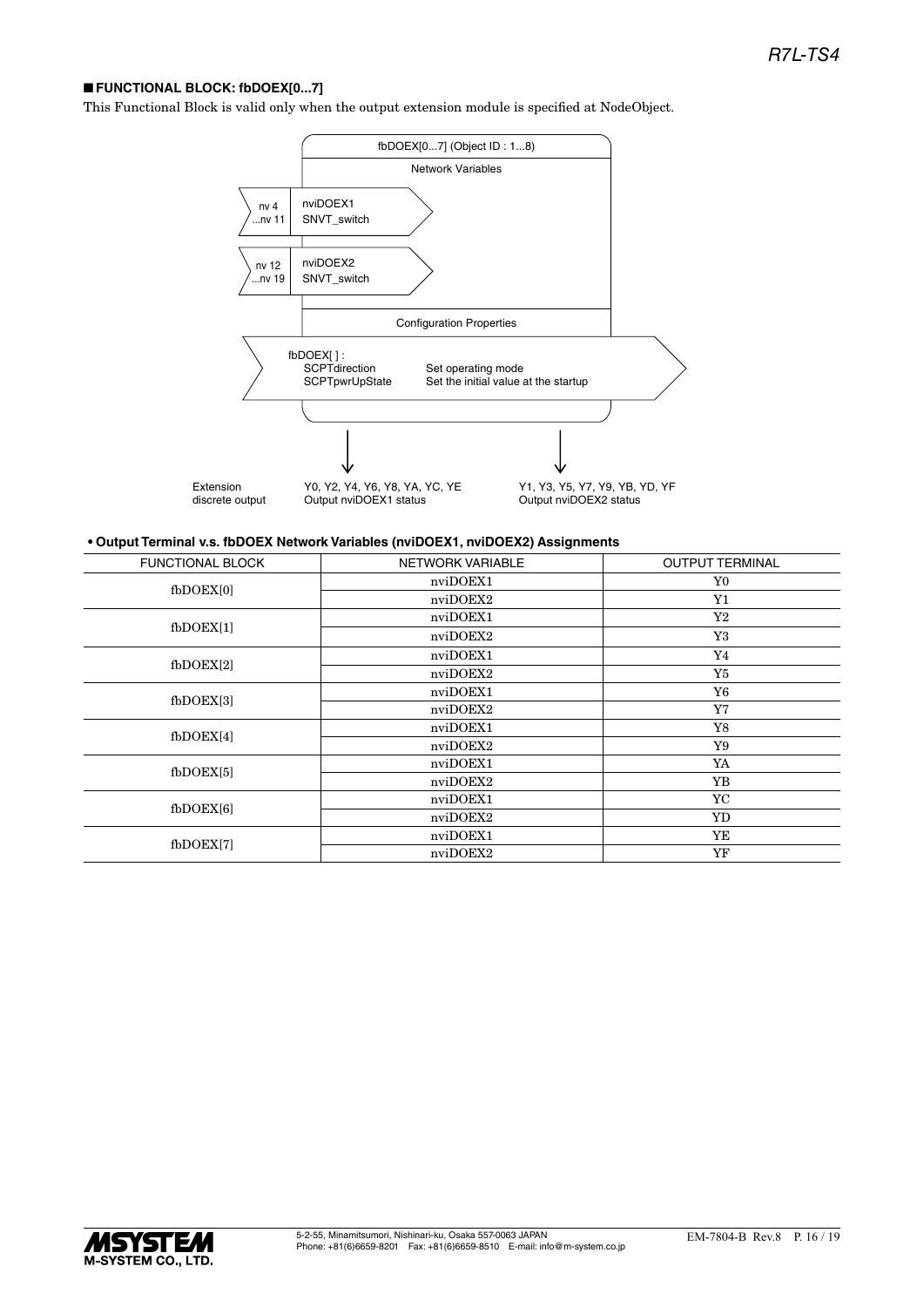### ■ **FUNCTIONAL BLOCK: fbDOEX[0...7]**

#### **• Network Properties**

| NETWORK<br>VARIABLE | <b>TYPE</b><br>Range $\}$<br>Default }                                      | <b>EXPLANATIONS</b>                                                                                                            |
|---------------------|-----------------------------------------------------------------------------|--------------------------------------------------------------------------------------------------------------------------------|
| nviDOEX1            | {SNVT_switch}<br>$\{0.0\ 0\}$ , $\{100.0\ 1\}$ , $\{Invalid\}$<br>$\{0.0\}$ | Turns on or off Y0, Y2, Y4, Y6, Y8, YA, YC, YE of the extension module<br>depending upon this input.<br>100.01:ON<br>Other:OFF |
| nviDOEX2            | {SNVT switch}<br>$\{0.0\ 0\}$ , $\{100.0\ 1\}$ , $\{Invalid\}$<br>$\{0.0\}$ | Turns on or off Y1, Y3, Y5, Y7, Y9, YB, YD, YF of the extension module<br>depending upon this input.<br>100.01:ON<br>Other:OFF |

| <b>CONFIGURATION</b><br><b>PROPERTY</b> | <b>NETWORK</b><br><b>VARIABLE</b> | <b>TYPE</b><br>$\{$ Range $\}$<br>Default }                            | <b>EXPLANATIONS</b>                                                                                                                                             |
|-----------------------------------------|-----------------------------------|------------------------------------------------------------------------|-----------------------------------------------------------------------------------------------------------------------------------------------------------------|
| <b>SCPT</b> direction                   |                                   | {SNVT state}<br>$\{0 \text{ or } 1\}$<br>0,0,0,0,0,0,0,0               | Bit 1: Output held or not at power off<br>$0:$ OFF at the power startup<br>1: Outputs the held status at the power startup<br>Bit 0, Bit 2 through 15 : Invalid |
| SCPTpwrUpState                          | nviDOEX1                          | {SNVT switch}<br>$\{0.0\,0\},\{100.0\,1\},\$<br>{Invalid}<br>$\{0.0\}$ | Set value applied at nviDOEX1 when the power supply is<br>turned on.                                                                                            |
| SCPTpwrUpState                          | nviDOEX2                          | {SNVT switch}<br>$\{0.0\,0\},\{100.0\,1\}.$<br>{Invalid}<br>$\{0.0\}$  | Set value applied at nviDOEX2 when the power supply is<br>turned on.                                                                                            |

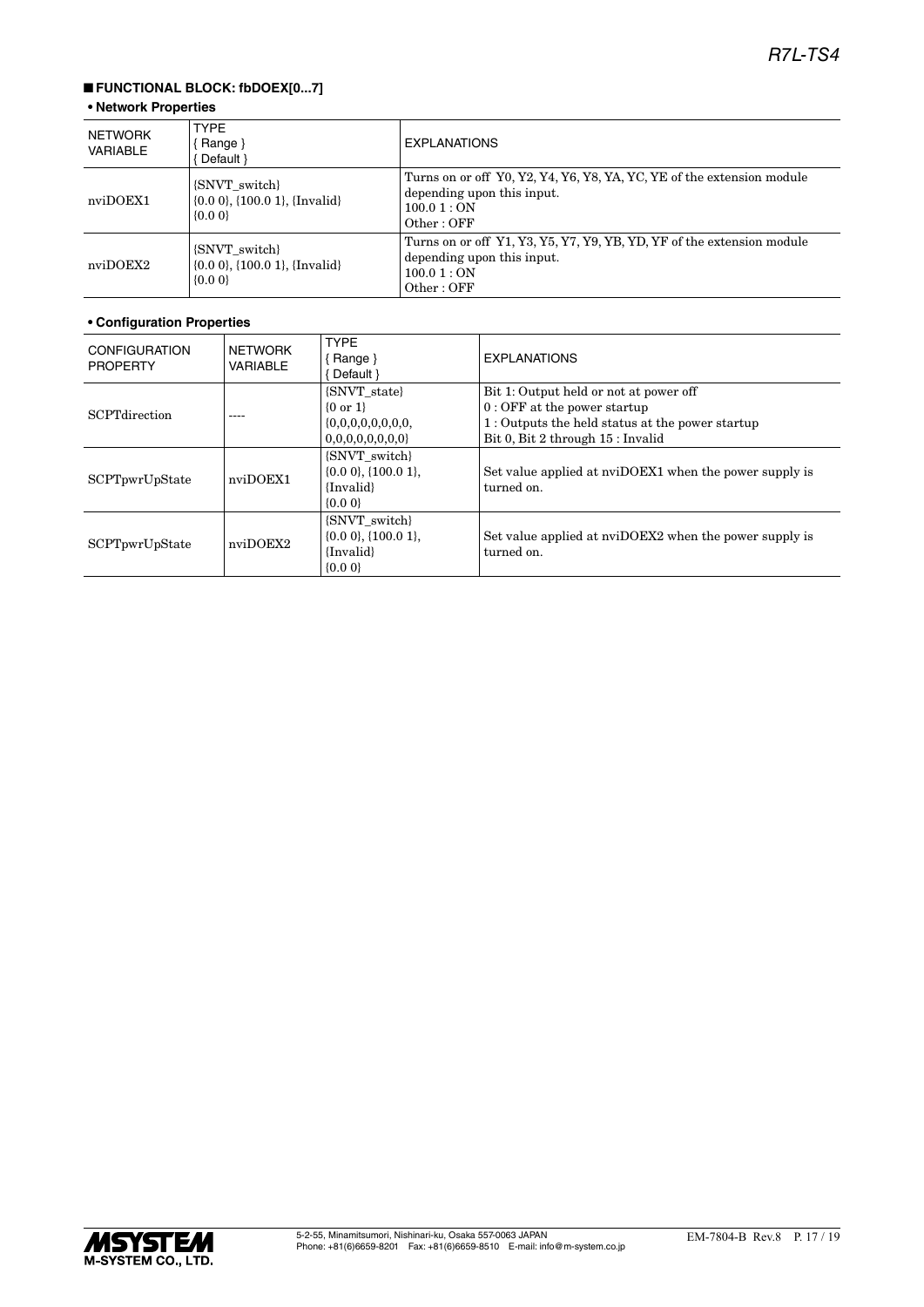#### ■ **FUNCTIONAL BLOCK: fbDIEX[0...7]**

This Functional Block is valid only when the input extension module is specified at NodeObject.



#### **• Input Terminal v.s. fbDIEX Network Variables (nvoDIEX1, nvoDIEX2) Assignments**

| <b>FUNCTIONAL BLOCK</b> | <b>NETWORK VARIABLE</b> | <b>INPUT TERMINAL</b> |
|-------------------------|-------------------------|-----------------------|
| $f$ b $DIEX[0]$         | nvoDIEX1                | X0                    |
|                         | nvoDIEX2                | X1                    |
| $f$ b $DIEX[1]$         | nvoDIEX1                | X2                    |
|                         | nvoDIEX2                | X3                    |
| $f$ b $DIEX[2]$         | nvoDIEX1                | X4                    |
|                         | nvoDIEX2                | X5                    |
| $f$ b $DIEX[3]$         | nvoDIEX1                | X6                    |
|                         | nvoDIEX2                | X7                    |
| fbDIEX[4]               | nvoDIEX1                | X8                    |
|                         | nvoDIEX2                | X9                    |
| $f_{\rm bDIEX[5]}$      | nvoDIEX1                | XA                    |
|                         | nvoDIEX2                | <b>XB</b>             |
| $f$ b $DIEX[6]$         | nvoDIEX1                | XC                    |
|                         | nvoDIEX2                | XD                    |
| $f$ b $DIEX[7]$         | nvoDIEX1                | XЕ                    |
|                         | nvoDIEX2                | XF                    |
|                         |                         |                       |